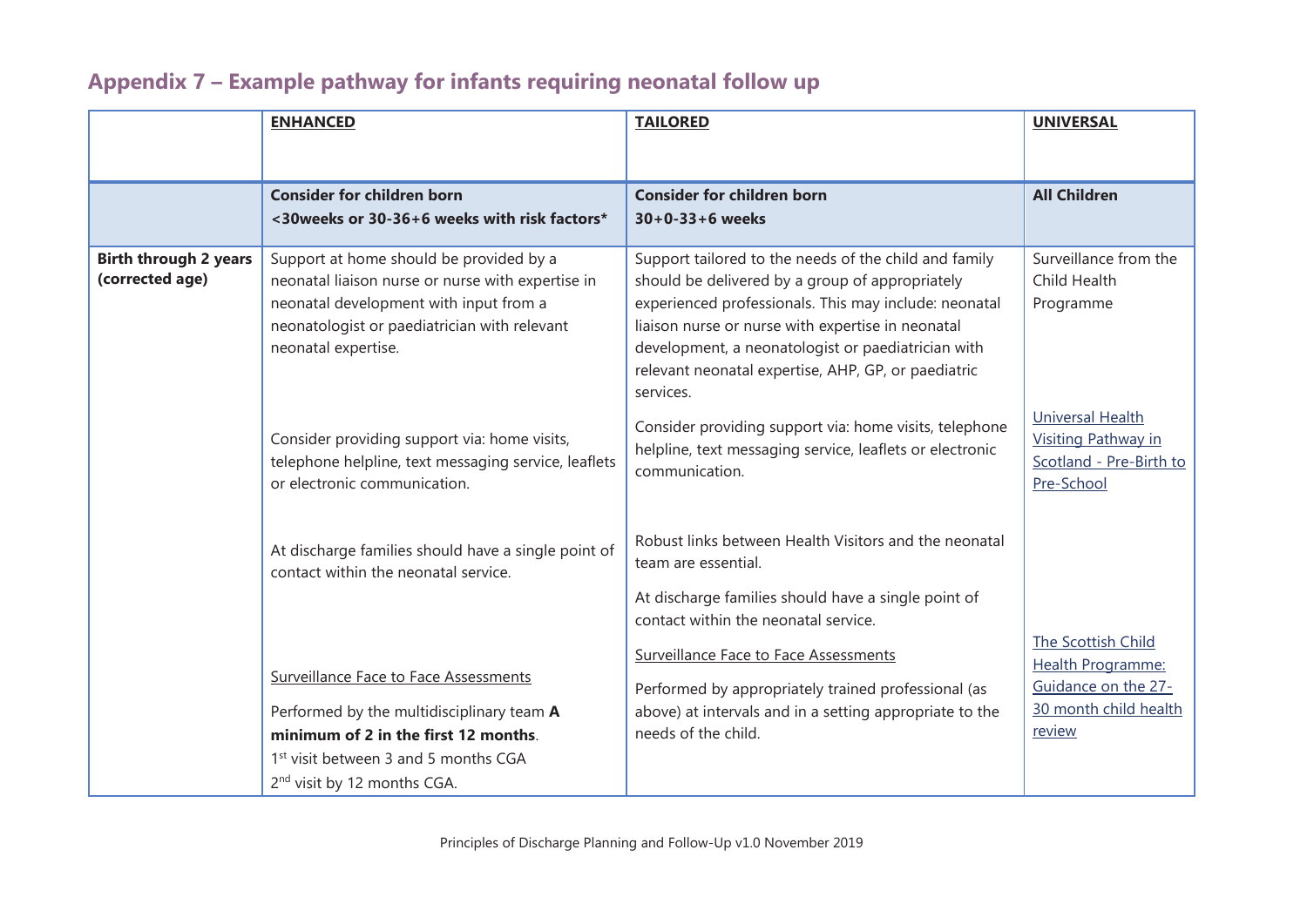|                          | Each assessment should include a discussion with<br>parents about any concerns they have about their<br>child's development; an assessment of the child's<br>development including vision and hearing; a<br>health assessment and measurement of weight,<br>length and OFC.                                                                                                           | Continuous assessment of follow up needs is essential<br>with additional input accessed as required.<br>When discharged from hospital follow up, clinicians<br>should provide families with information on 'red flags'<br>in all main areas of development and encourage<br>parents to seek advice if concerns. |  |
|--------------------------|---------------------------------------------------------------------------------------------------------------------------------------------------------------------------------------------------------------------------------------------------------------------------------------------------------------------------------------------------------------------------------------|-----------------------------------------------------------------------------------------------------------------------------------------------------------------------------------------------------------------------------------------------------------------------------------------------------------------|--|
|                          | If developmental problems are found this should<br>be discussed with the parents or carers and the<br>child referred on to the appropriate local pathway.<br>Results of each assessment should be<br>communicated to the general practitioner, health<br>visitor and any other professional involved in the<br>child's care.                                                          |                                                                                                                                                                                                                                                                                                                 |  |
| Age 2<br>(corrected age) | Face to face developmental assessment at 2 years<br><b>CGA</b><br>Provided by MDT to include as a minimum<br>Health and developmental assessment<br>Parent Report of Children's Abilities-<br>Revised (PARCA-R) questionnaire<br>(completed between 22 and 26 months<br>CGA)<br>Ensure checks of vision and hearing have<br>been carried out in line with national<br>recommendations |                                                                                                                                                                                                                                                                                                                 |  |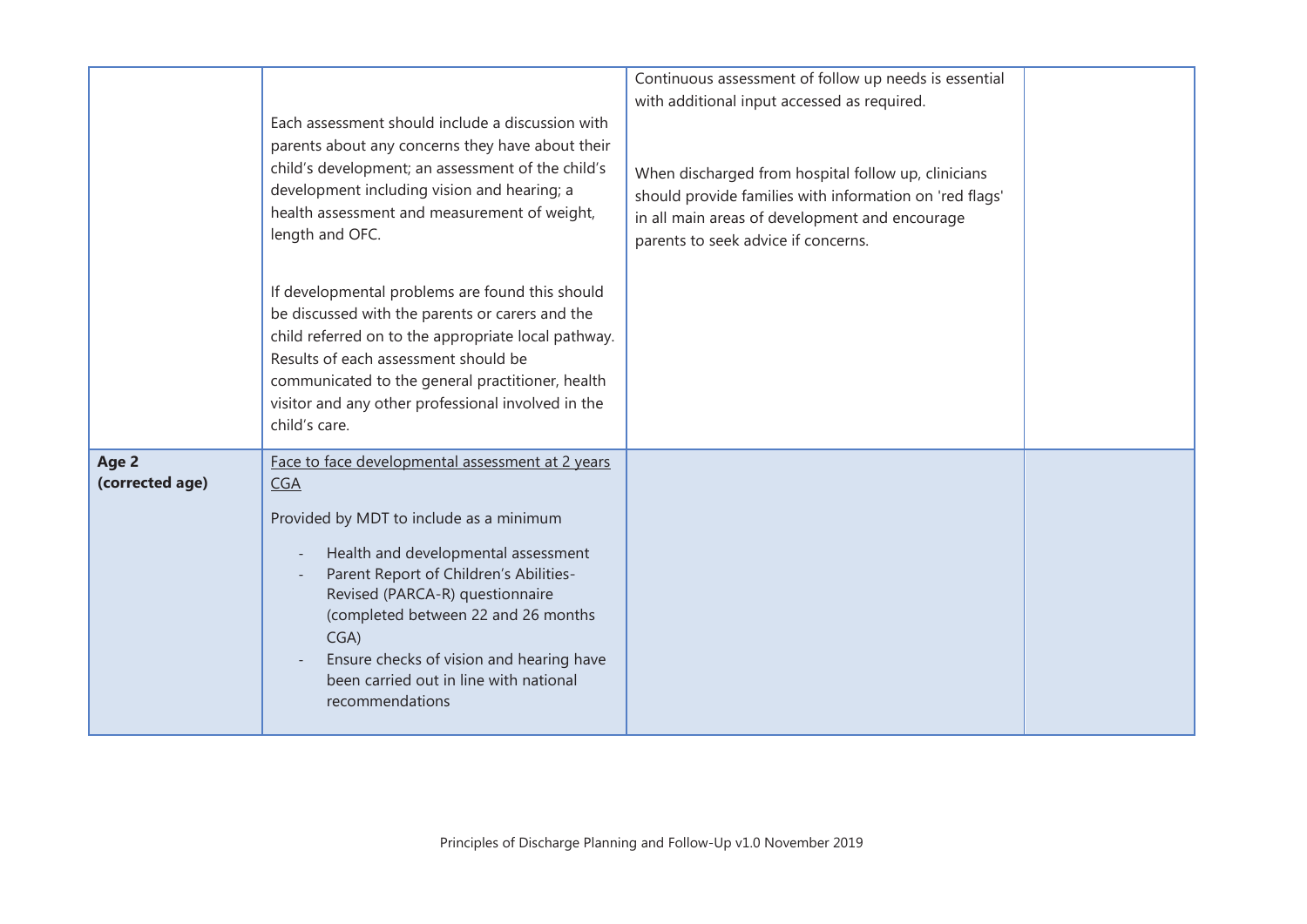|                                         | A standardised developmental assessment (e.g<br>Bayley, SGS, Griffiths) can be performed in<br>addition to the above as per local policy.<br>Record the outcome of the 2 year assessment for<br>national audit.<br>Communicate results with general practitioner,<br>health visitor, neonatologist at hospital of<br>discharge and any other professional involved in<br>the child's care. Robust links between the<br>Neonatal team and Health Visitors are essential.                                                                                                                                                                     |  |  |
|-----------------------------------------|---------------------------------------------------------------------------------------------------------------------------------------------------------------------------------------------------------------------------------------------------------------------------------------------------------------------------------------------------------------------------------------------------------------------------------------------------------------------------------------------------------------------------------------------------------------------------------------------------------------------------------------------|--|--|
| Age 2 to 4 years<br>(Chronological Age) | Surveillance from the Child Health Programme (links as above)                                                                                                                                                                                                                                                                                                                                                                                                                                                                                                                                                                               |  |  |
| Age 4 years                             | Children born < 28 weeks gestation                                                                                                                                                                                                                                                                                                                                                                                                                                                                                                                                                                                                          |  |  |
|                                         | Face to Face Developmental assessment at 4 years<br>Provided by an educational or clinical psychologist or a paediatrician with expertise in neurodevelopmental assessment. Assessment<br>should include;<br>Parent questionnaire<br>-Strengths and Difficulties Questionnaire (SDQ) or the Ages and Stages 48 month Questionnaire<br>Standardised IQ test<br>-Wechsler Preschool and Primary Scales of Intelligence 4 <sup>th</sup> Edition (WPPSI) should be used (if the WPPSI is not suitable eg because of<br>sensory or motor impairment use a suitable alternative)<br>If cerebral palsy has been diagnosed, complete a GMFCS score. |  |  |
|                                         |                                                                                                                                                                                                                                                                                                                                                                                                                                                                                                                                                                                                                                             |  |  |
|                                         |                                                                                                                                                                                                                                                                                                                                                                                                                                                                                                                                                                                                                                             |  |  |
|                                         |                                                                                                                                                                                                                                                                                                                                                                                                                                                                                                                                                                                                                                             |  |  |
|                                         |                                                                                                                                                                                                                                                                                                                                                                                                                                                                                                                                                                                                                                             |  |  |